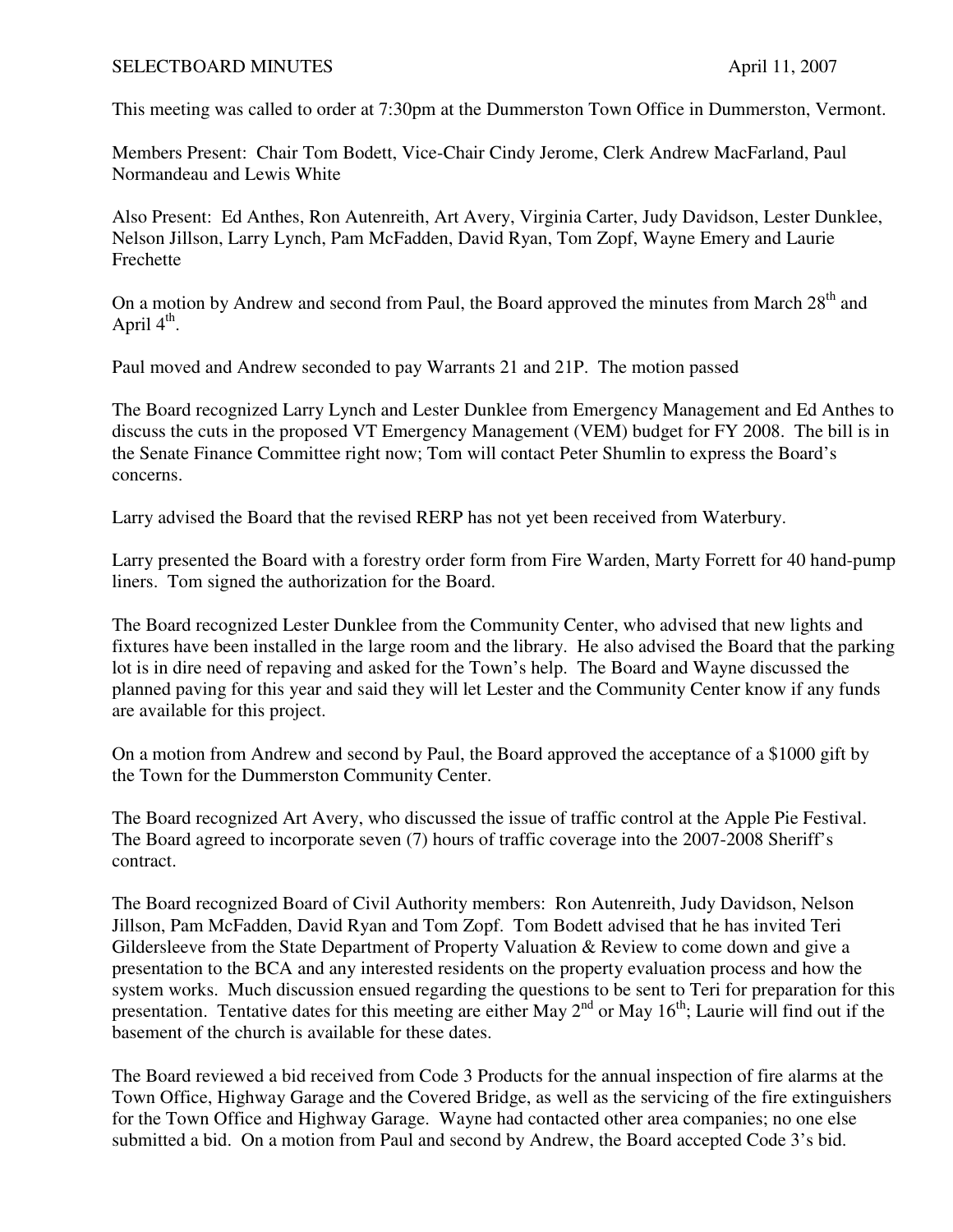The Board discussed with Wayne the need for the necessary paving and landscaping to be done at the Carpenter Gravel Pit as soon as possible so that Stevens & Associates no longer has to make weekly site visits. Tom will speak with Cory Frehsee about amending the Act 250 permit to allow more time in the pit.

Tom advised the Board that Ken Carpenter has agreed to the 4% increase in the payment per yard, effective July 1, 2007. He would like the Town to deduct his payments from the \$6000 due to the Town by him, effective immediately. On a motion from Lewis and second by Andrew, the Board approved this change.

Road Foreman Wayne Emery discussed the planned paving for this year. At this time, he would like to pave Upper Dummerston Road, the Park & Ride, the Community Center parking lot and Sugar House Road if the Town has taken it over before the scheduled paving time. Paul asked Laurie how much money is left in the Park & Ride grant; she will report back to the Board at the next meeting.

Wayne advised the Board that he has submitted the Better Backroads Grant application.

The 2007 MSHA training for the Town's highway crew and other surrounding towns will be held at the Grange on Monday, April 23rd.

On a motion from Lewis and second by Andrew, the Board accepted the bid from J & B International for a truck with a Caterpillar engine, 7-year warranty and Tenco package.

The Board discussed the generator situation at the Town Office. Frank Gallup changed some of the electrical service in order for the generator to run effectively. The Board gave their OK to start it up the next time the power goes out.

The Board reviewed a notice from FEMA regarding the modified flood elevation determinations along Rice Farm Road; the information will be passed along to Zoning Administrator, Alan McBean.

On a motion from Paul and second from Lewis, the Board signed the FY 2008 Town Highways Financial Plan.

On a motion from Andrew and second by Paul, the Board appointed Patti Smith to a 2-year term and Regina Rockefeller to a 3-year term on the Planning Commission.

Paul reported to the Board that Shorty Forrett is taking the wording for the covered bridge plaque to Abbiati Monuments for a price quote. Paul will keep the Board advised of the progress.

Laurie was requested to email the current Personnel Policy to the Selectboard.

The Board opened and reviewed a 2-year bid for cemetery and town mowing received from Wayne Holden. On a motion by Paul and second from Lewis, the Board voted to award the bid to Wayne after receiving clarification on the price for clean-up. The Board's intention is that it pay his stated price once annually, not "per clean-up" as indicated on his bid.

The regular meeting was adjourned and the Board entered Executive Session at 10:00PM to discuss a personnel matter.